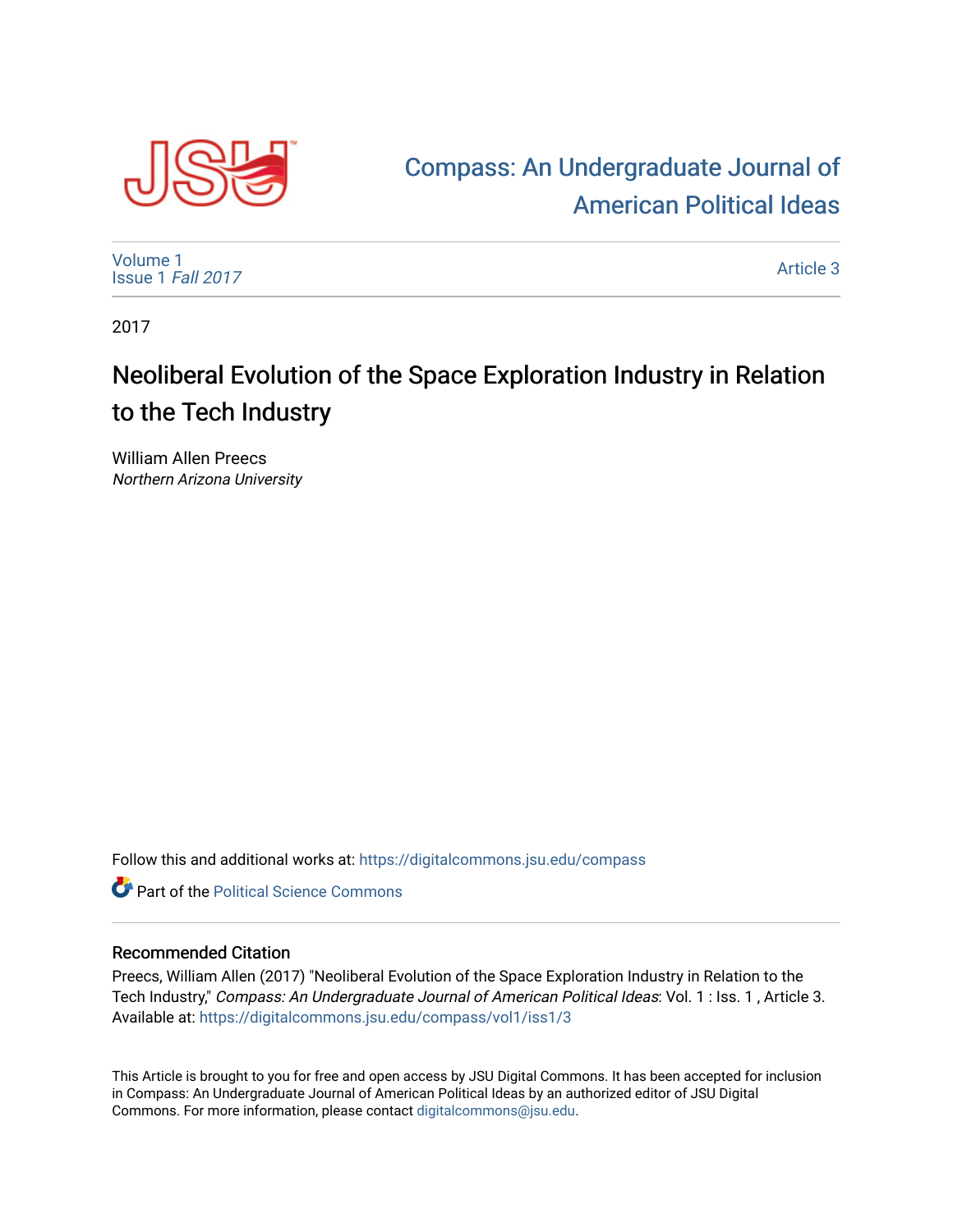Title: Neoliberal Evolution of the Space Exploration Industry in Relation to the Tech Industry

Author: William Allen Preecs

University: Northern Arizona University

Biography: William Allen Preecs studies Philosophy, Politics, and Law at Northern Arizona University. Special thanks to Dr. Halit Tagma and Dr. Christopher Griffin of NAU; their support has been pivotal.

Abstract: Ingenuity is a part of the American character. As Americans, we must reflect on the mistakes of our past in the evolution of Tech to best approach the coming evolution of the space exploration industry.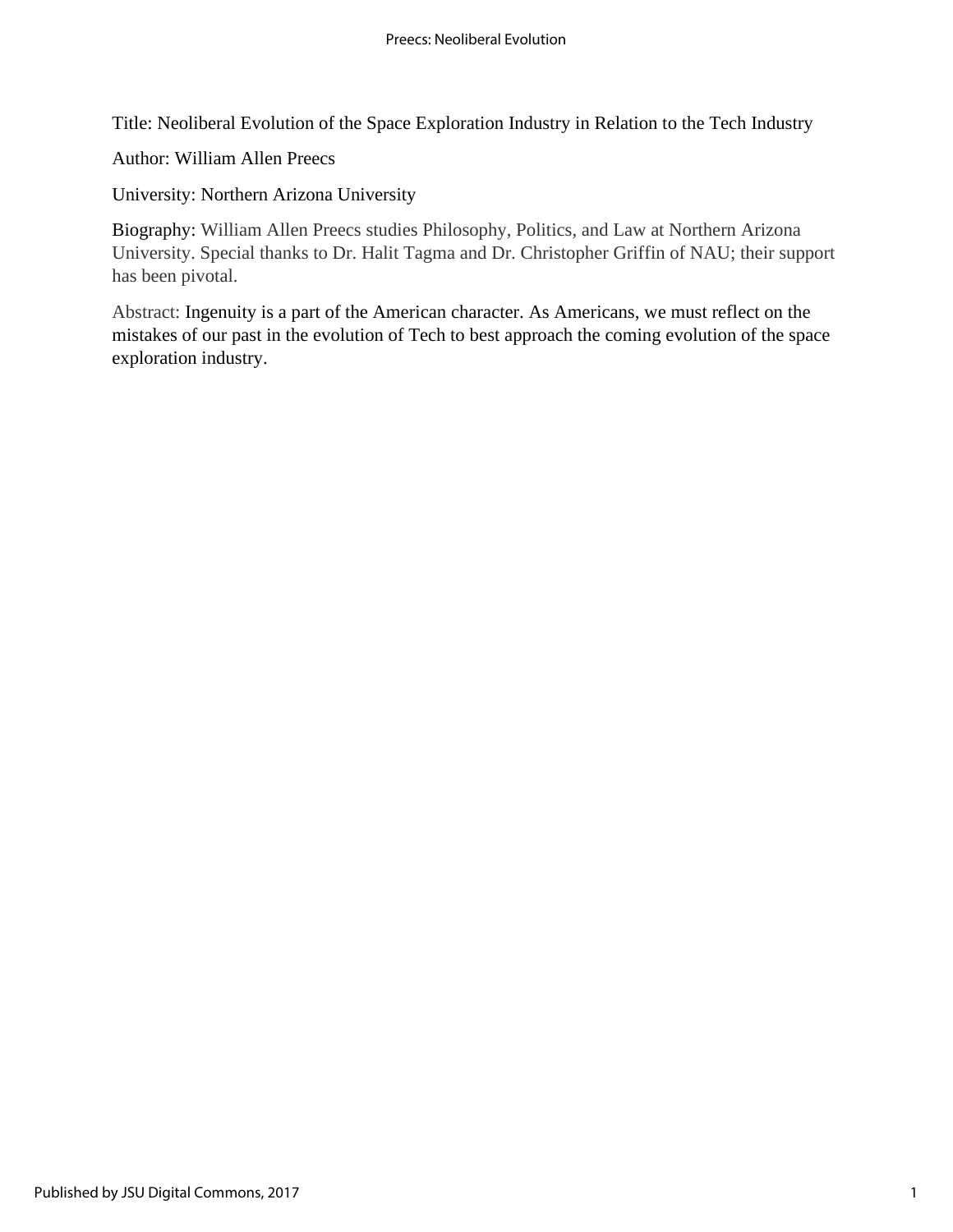"Space exploration is a force of nature unto itself that no other force in society can rival." -Niel DeGrasse Tyson.

Space exploration is booming in the private sector, in a very similar pattern to the way Tech accelerated through the late 20th century. As Americans, we must reflect on the mistakes of our past in the evolution of Tech to best approach the coming evolution of the space exploration industry. This can be done by looking at broad economic markers exhibited by each industry as it has progressed. Insight from this pursuit will enable us to better use the free market to achieve progress, and avoid issues such as oligopolization yielding uncompetitive markets.

In the past 50 years, human kind has made strides of extreme measures to set foot in places unthinkable to generations before. The extreme drive to slake human curiosity has evolved in new and unique ways in a neoliberal politico-economic climate that yields unprecedented economic growth and instability. This is particularly evident in the technology industry. Indeed, the trend is not limited to tech, but tech serves as a clear indicator of the way rapid privatization and technological growth in an industry can change the dynamic of that industry.

In the following, I discuss how neoliberal traditions are behind massive expansion in the tech industry. I will then use this discussion to influence the way we look at the relatively young space exploration industry, and the way we think of its bright future. We must ask what factors led to the more rapid growth of the tech industry. What are the most significant shared factors between these two industries that lead to economic growth and instability? And what may the ultimate culmination of these factors lead to in the space industry in light of what we have witnessed in the tech industry? By answering these important questions, we can enable ourselves to ease investment bubbles, and stem the tide of oligopolization in the market in order to ensure more perfect competition, thus a more efficient market. Among the advantages to exploring the cosmos, there come additional risks in the management of power between the free market and government. While we embrace curiosity and discovery we take steps on ground few have trod, and through evaluation of historic trends and market norms we can do so under informed policy and positive insight.

#### **Neoliberal Ideals**

To understand the economic world these industries inhabit we must explore some vital tenets of Neo-Liberalism. These tenets are privatization, fiscal austerity, and free trade. Privatization is the practice of transferring a business or industry from public to private control and ownership. Both the tech and space exploration industries began as government funded endeavors for the sake of advancing national defense. Through World War II, the advancement of computer technologies was of interest to the Allied Powers for the sake of cracking Axis codes. In the years to follow, the advancement of computers served a more capitalist interest, leading to the development of the transistor in AT&T's Bell Labs which revolutionized the ability of computers and started the path towards the modern computer, cellular phone, and the internet itself. The space travel industry was born in the Cold War, which many consider to be NASA's golden age. It stemmed from a need to direct ICBMs, primary navigation for which was done via satellite. Both of these industries have since gone into the private sector through the process of privatization.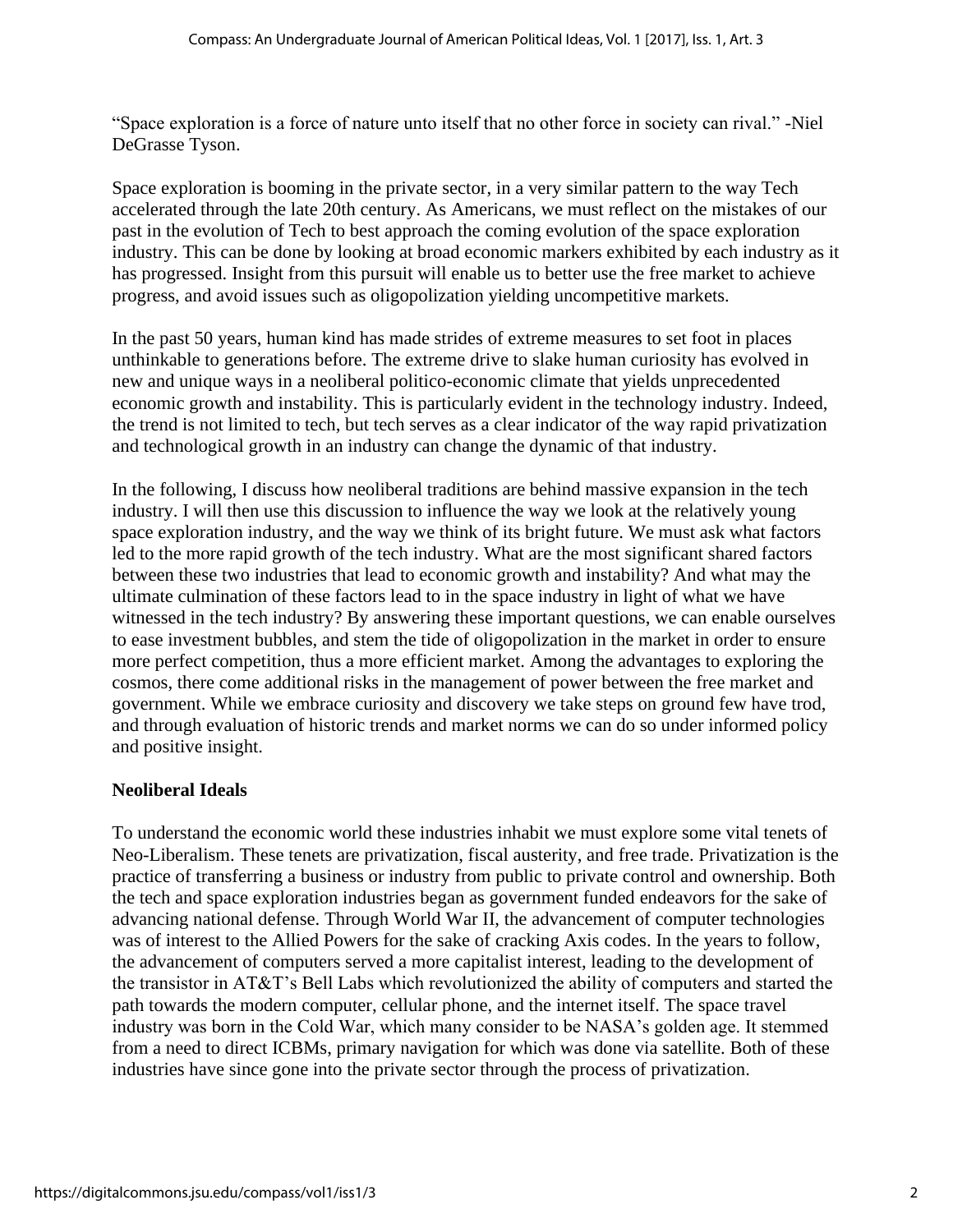Fiscal austerity is a main driving force of privatization. Fiscal austerity is the practice of limiting government expenditures. Amidst funding military, entitlements, and non-defense spending, fiscally austere governments push out industries that are a burden on the budget. In the case of the tech industry this happened quickly following World War II. Companies had been treading water already in the research and development of computer technologies, so it was with relative ease that the government could push for the privatization of this field. When it comes to the space exploration industry the process was much more difficult as there were no companies fully in the field, but, nonetheless, in a free market people tend to fill the gaps.

Free trade stands in opposition to mercantilism and protectionist economic policy. It seeks to utilize fully the theory of comparative advantage, which readily acknowledges the fact that some countries are better at producing certain goods than others. Just as most of these tenets of neoliberalism jointly rely on lesser tenets of the free market, so does free trade. It is a type of deregulation that involves the removal of obstructive policies like tariffs to let commerce flow. In this paper, I focus primarily on companies and the market within the United States, as such this final tenet will not come in to play as often, it is however still important to the purpose of fully understanding the economic setting.

#### **The Space Exploration Companies**

Now that the economic and ideological settings for the space exploration industry have been addressed, I will identify what I call the space exploration industry by outlining the companies in question. Firstly, there is NASA, the National Aeronautics and Space Administration. This American grandfather of the industry was born out of competition with the Soviet Union to send men and satellites into orbit and beyond. The NASA of today receives the smallest cut of the federal budget since 1960 at 0.47% of the national budget. While they are still a player in the game, NASA is beginning to be eclipsed by private companies. Many predicted this eclipse, including David Baker an ex-engineer for NASA and editor for SpaceFlight Magazine: "The future lies not with grand visionary mega-concepts of the Von Braun era but the solid consolidation of private corporations wresting it away from government" (Hollingham, R). The private companies he is referencing are numerous, but the largest ones today are SpaceX, OrbitalATK, Virgin Galactic, and United Launch Alliance.

SpaceX is easily the hottest name on the list, as it is responsible for brilliant innovation in the reusable stage 1 rocket. SpaceX's well known reusable vehicle is the Falcon9 rocket. It has already been used in more than one launch, which makes it a first in the industry. OrbitalATK is less of a household name but this company plays major behind the scenes roles. It launches and operates satellites for the sake of guiding both defensive and offensive missiles. Its contribution to the space industry comes most notably in the form of Pegasus, Minotaur, and Antares rockets, as well as ongoing development of its "Next Generation Launch System." These are all launch vehicles to be used for the sake of sending small (1000 lbs) to mid-sized (17000 lbs) payloads to space (OrbitalATK.com). Next comes Virgin Galactic, which has a profound interest in space tourism. Richard Branson's model for space exploration consists of a similar launch method to OrbitalATK's, in that it uses a large commercial plane to lift a shuttle or external vehicle attached to the plane to get it to an altitude appropriate for escaping earth's atmosphere. Branson's vision fosters a regard for the space industry akin to the way entrepreneurs looked at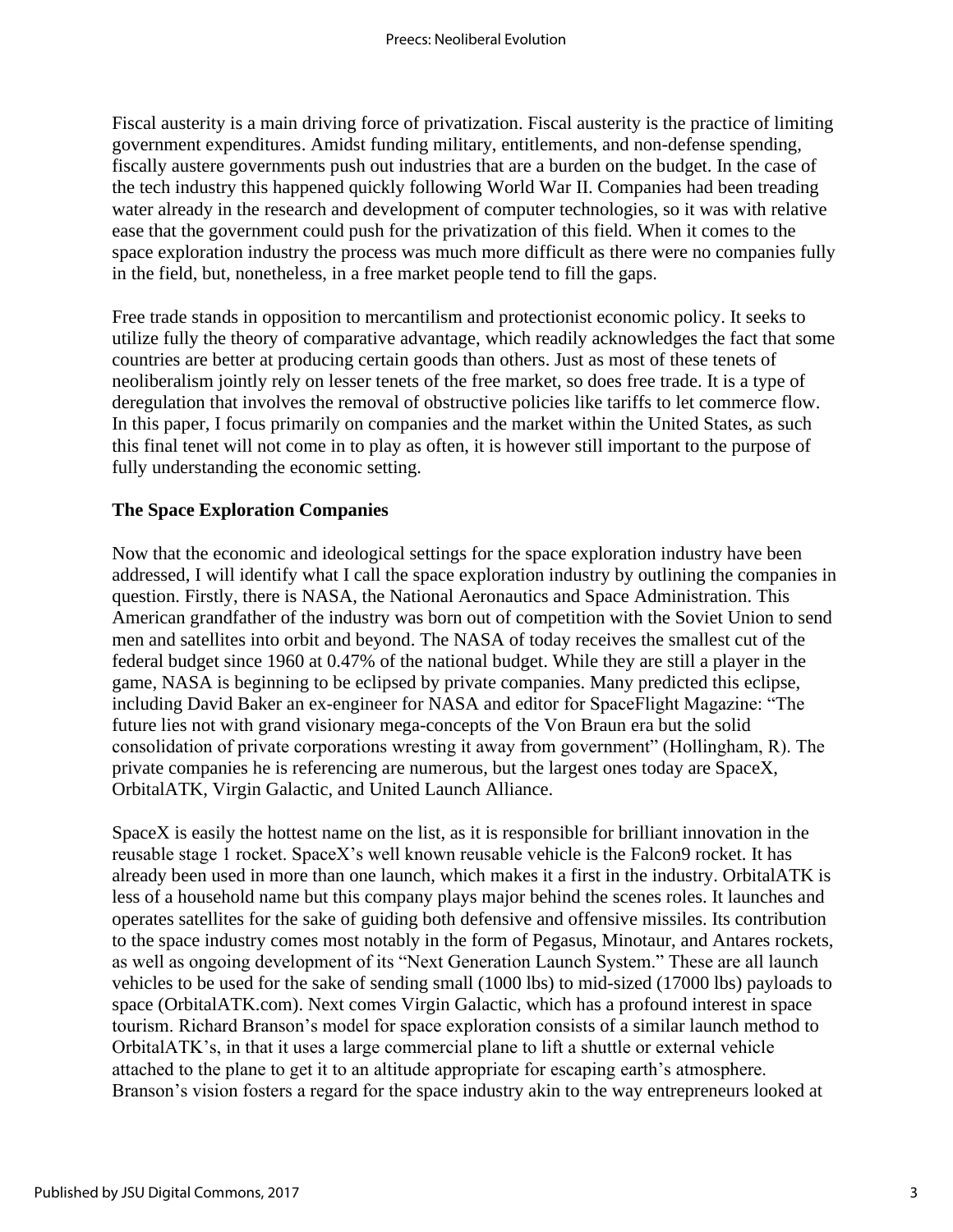early aviation, refrigeration, and automobiles. It is an opportunity available only the exorbitantly wealthy for the time being, but technological advancements will widen the consumer base by driving down costs. Finally, comes the joint venture of Lockheed Martin and Boeing: United Launch Alliance (ULA). For the past 20 years, this has been the primary private corporation to facilitate satellite launch and resupply missions to the International Space Station with contracts from the federal government. Only in this past year has SpaceX managed to beat out ULA to the tune of more than 80 million to launch a resupply mission to the ISS. ULA has been the reigning kingpin, but without any new tricks to reduce the cost of launch, lack of innovation is causing a loss in market share.

#### **Tech Industry Offers Insight to Evolution in Space Exploration**

The Tech industry has evolved in a way that allows for valuable insight to the way that the space exploration industry may behave in the years to come. Both of these industries formed around World War II and through the Cold War. They were destined to be advancements in the capacity of government to wage war. Tech benefited from the development of small technologies like cellular communication and personal computers, and were endeavors that could be pursued by small firms and individuals as compared to space exploration. Thus, the privatization of tech was much more rapid than that of the space exploration industry. We face a new age of industry and technological evolution in which the privatization of space exploration is more within grasp than ever before.

Before reaching this point, however, the industry hit several trend markers expressed in the tech industry on its rise to the prominence we see today. These markers suggest that the space exploration industry will continue to follow trends similar to those seen in the tech industry. These markers are initially privatization, then reinvestment of early revenues into advancement and specialization of products. After this first round of investment by pioneers of the market, there is an emergence of many new companies into the market to try and soak up market share. All of these companies, whether they later fail or succeed, are equal parts the cause of an investment bubble in the industry –and such a bubble is another part of the noted trend. Finally, comes consolidation of the market into fewer larger firms. This is a notable problem in the sociopolitical arena today. It creates issues ranging from the most basic levels of price gouging, to near monopolization of internet and mobile services. My argument is that such a trend has been part of the development of the space exploration industry, and that it will continue to be part of the industry. Now, the number of firms involved with space exploration is expanding and investment by private entities is reaching an all-time high; both are symptomatic of the bubble which I mentioned previously. It is vital to look at the trend and recognize the vast potential for rapid change in the space exploration industry in the coming years to preempt some potential issues seen in the tech industry.

#### **What the Future Holds in Space**

Over the next fifteen years alone, private space companies plan to go further on their own than any national government has gone even with the aid of its peers. Private companies are in different stages of planning and executing such endeavors as missions to Mars, development of fueling stations and depots in the moon's orbit, and even unmanned exploration of deep space